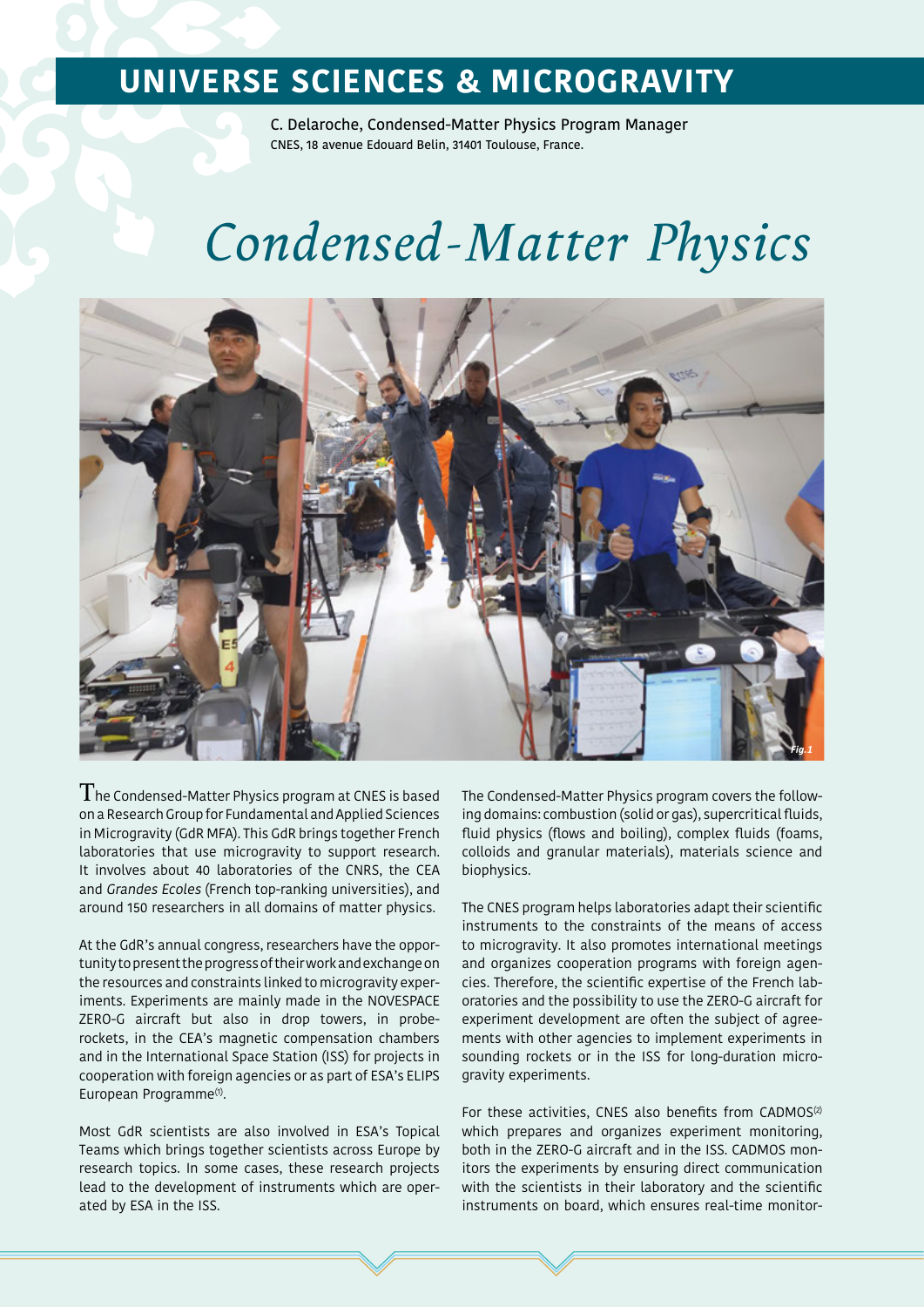

ing of the experiments. It is in contact with astronauts via NASA to coordinate the command and data transfer.

The access to microgravity is essential to counter the main effect of gravity which conceals the other forces at stake in physical interactions on the ground. It allows to simplify equations and to validate digital models with very specific environment conditions that let the weakest forces reveal themselves. Although the laws of physics benefit the most from these breakthroughs, every single GdR laboratory is in contact with the industrial sector to file patents and submit innovative applications.

In the past two years, a particular effort has been made to place Condensed-Matter Physics at the service of other scientific fields. The physics of granular material can help obtain a better understanding of how asteroids formed; the study of condensation phenomena can help understand climate variations, capillary wave turbulence can contribute to explain the appearance of rogue waves at the surface of the ocean and biophysics can explain blood flow dysfunctions. Therefore, this interdisciplinarity, spread to other branches of physics and thanks to experiments in microgravity, will reveal more insight into the forces at stake in the phenomena around us and participate in the preparation of space exploration.

- $(1)$  European Programme for LIfe and Physical Sciences.
- <sup>(2)</sup> Centre d'Aide au Développement des Activités en Micropesanteur et des Opérations Spatiales.

**Fig. 1:** CNES parabolic flight campaign aboard the new Airbus A310 Zero-G in May 2015. © CNES/Rouquette Sébastien, 2015

**Fig. 2:** First parabolic flight campaign aboard the 310 Zero-G in May 2015. © CNES/DLR/ESA/Novespace/Schneider Sven, 2015



47

**Cosper 2016**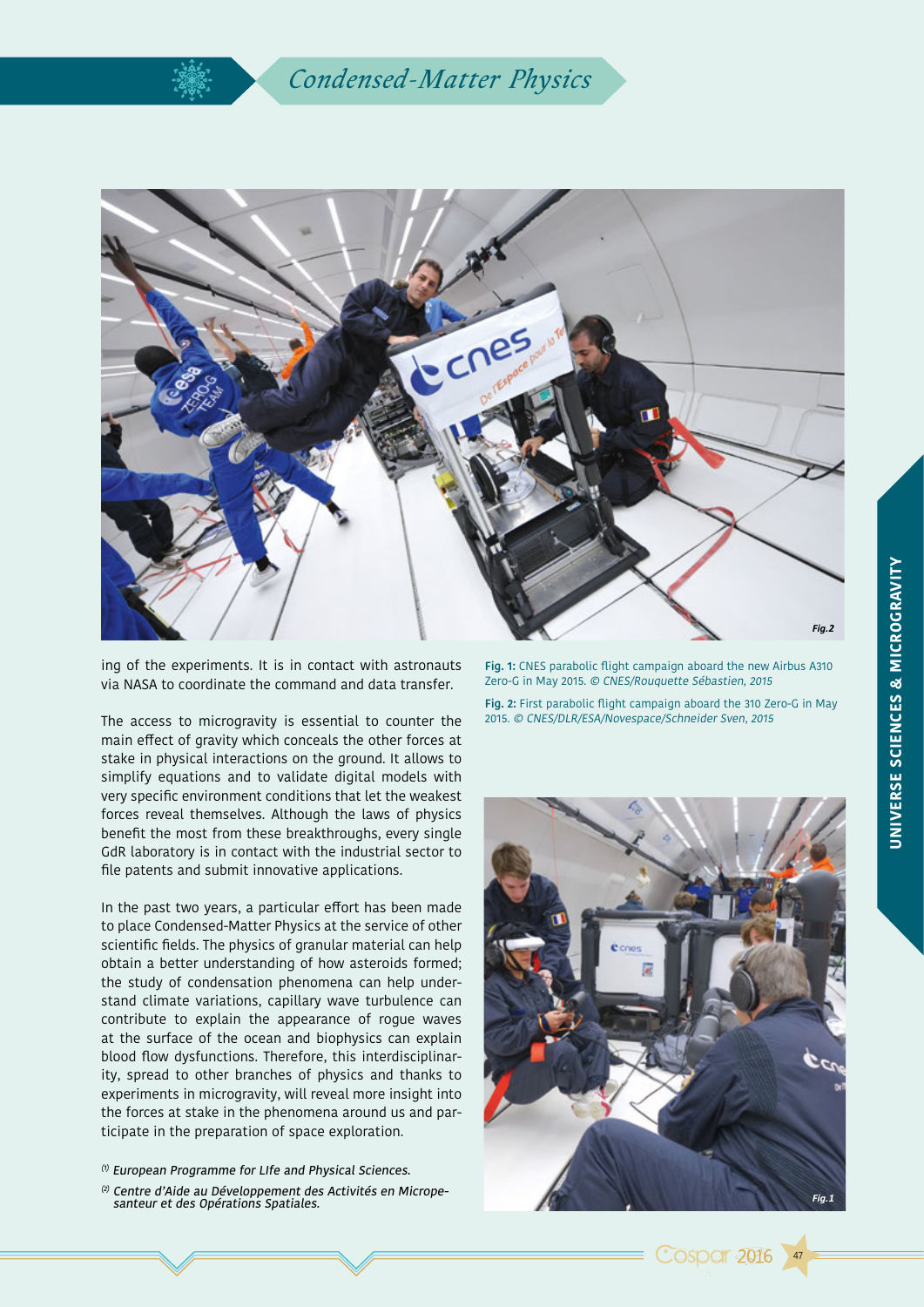## **UNIVERSE SCIENCES & MICROGRAVITY**

C. Delaroche, Condensed-Matter Physics Program Manager CNES, 18 avenue Edouard Belin, 31401 Toulouse, France.

# *Condensed-Matter Physics*

#### Oscillating pattern formation in alloy solidification

During the solidification process, complex patterns are formed at the interface between solid and liquid, playing key roles in understanding physical phenomena. They occur in nonlinear growth rates observed in nature such as combustion, fluid dynamics, geology and biology. During solidification, an oscillating pattern forms in which each cell grows as its neighbors decrease. Gravity hampers these breath-like oscillations in ground experiments, but they have been studied and characterized via interferometry in the International Space Station.

Metal alloy structures are used in many applications including civil engineering and transportation industries. The mechanical properties of the material are strongly affected by its microstructures arising from the solidification process, which is why microstructure formation must be mastered to produce materials with specific properties. Solidification is a model system – generic of nonequilibrium phenomena in physics – for structure formation and pattern organization. During directional solidification, the instability of the solid-liquid interface leads to the formation of dendrites or cells of tens up to hundreds of microns. Three-dimensional pattern formation is hard to study in ground experiments because of the convective mass in the liquid transporting alloy components, thus resulting in inhomogeneous macroscopic concentrations.

The French Space Agency (CNES) and NASA have collaborated on the DECLIC project aboard the ISS. Scientists at the IM2NP (UMR CNRS 7334, Aix Marseille University, France), Northeastern University (Boston, Massachusetts) and Iowa State University (Ames), have carried out a series of solidification experiments in the Directional Solidification Insert (DSI). Thanks to telescience and to the CNES control center (CADMOS, Toulouse) a "real time" monitoring was carried out from a ground-based laboratory, thus optimizing experiments (management of control parameters, cameras, focus, etc.) and improving results. Back on Earth, the space experiments were then conducted again so as to evidence the impact of convection.

The experiment system provided high quality images of the microstructure. Science teams are still poring over this wealth of new data: they will improve our understanding of microstructure formations and provide benchmark data to develop theoretical and digital models for process optimization and for designing tailored materials.

The major results include the observation of a cellular structure with breath-like oscillations, expanding and contracting rhythmically. Oscillating cells are usually noncoherent due to array disorder, with the exception of small areas where the array structure is regular and groups of cells synchronize into coherent oscillations (see the hexagonal array in Fig. 1, where three patterns are oscillating with a 120° phase difference). The cells of the most advanced pattern sometimes inhibit others, but roles are periodically reversed. These findings demonstrate a strong interaction between the array structure and its dynamics. They were published in the Physical Review Letters [1] and received the "American Astronautical Society 2014 Awards for Top Discoveries in Microgravity on International Space Station".

Two other space experiment campaigns on different samples are planned. One will complement data on dendrites, the other on the secondary instabilities of cell arrays.

#### **REFERENCES**

[1] Bergeon, N., et al., (2013), Spatiotemporal Dynamics of Oscillatory Cellular Patterns in Three-Dimensional Directional Solidification, Physical Review Letters **110,** 226102.

[2] Bergeon, N., et al., (2011), Dynamics of interface pattern formation in 3D alloy solidification: first results from experiments in the DECLIC directional solidification insert on the International Space Station, Journal of Material Science **46**, 6191–6202.

[3] Mota, F.L., et al., (2015), Initial transient behavior in directional solidification of a bulk transparent model alloy in a cylinder, Acta Materialia **85**, 362-377.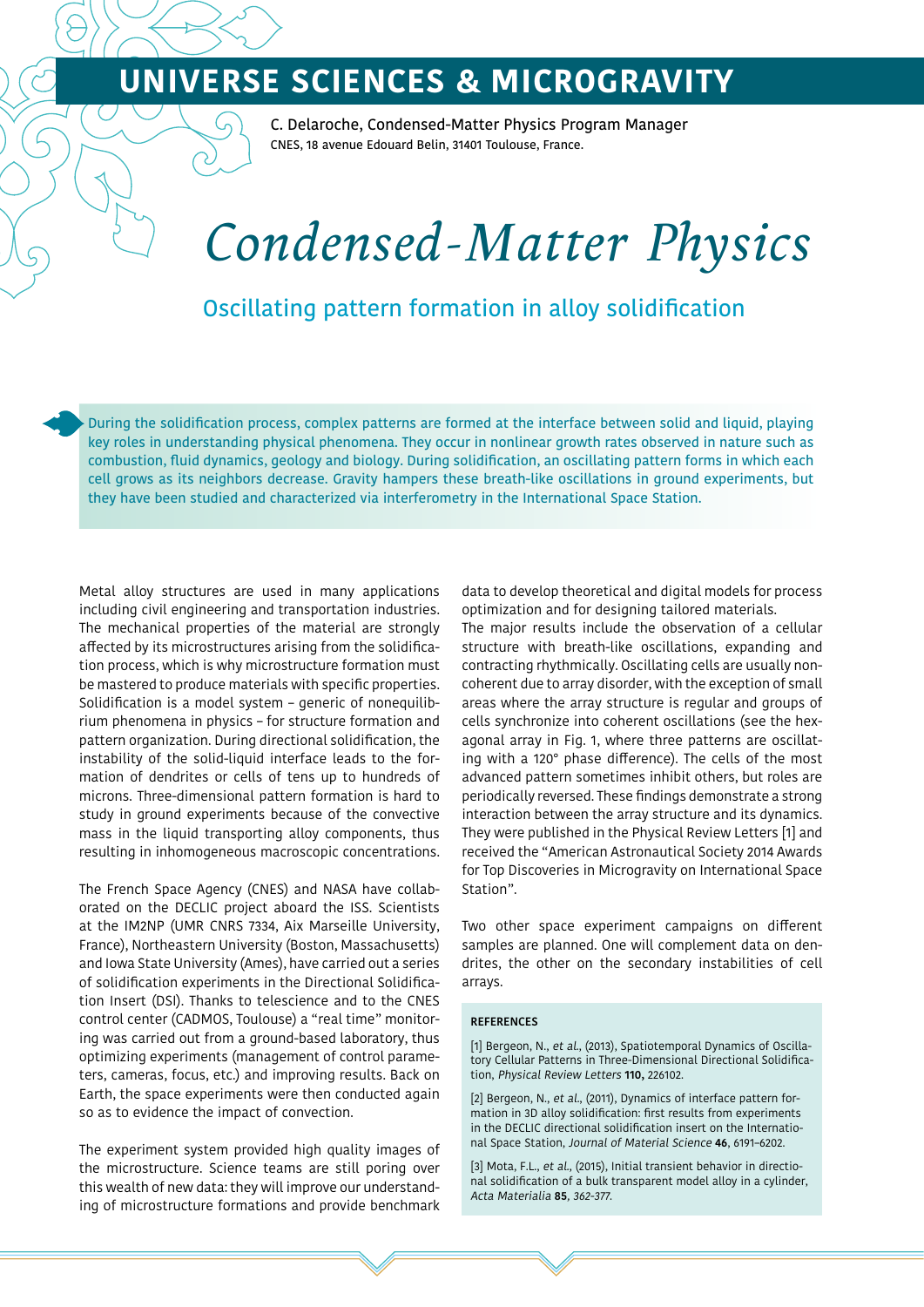### **Condensed-Matter Physics**  $\left\{\right.$  SCIENTIFIC







**Fig. 1:** Declic installed into an Express Rack aboard the ISS. © NASA

**Fig. 2:** Oscillating cellular patterns; the interface between solid and liquid seen from the top (Microgravity experiments in the Declic-DSI. Transparent alloy model of metal alloys.) Oscillations are globally noncoherent, but some oscillating arrays display a regime of phasecoherent oscillations, such as the hexagonal array marked in white. © N. Bergeon, B. Billia, Aix-Marseille University & CNRS, France, R. Trivedi, Iowa State University, USA.

**Fig. 3:** An example of a dendritic pattern; the solid-liquid interface seen from the top (Microgravity experiments in the Declic-DSI. Transparent model alloy of metal alloys.) © Springer Science *Fig.3*

**Cospar 2016** 

49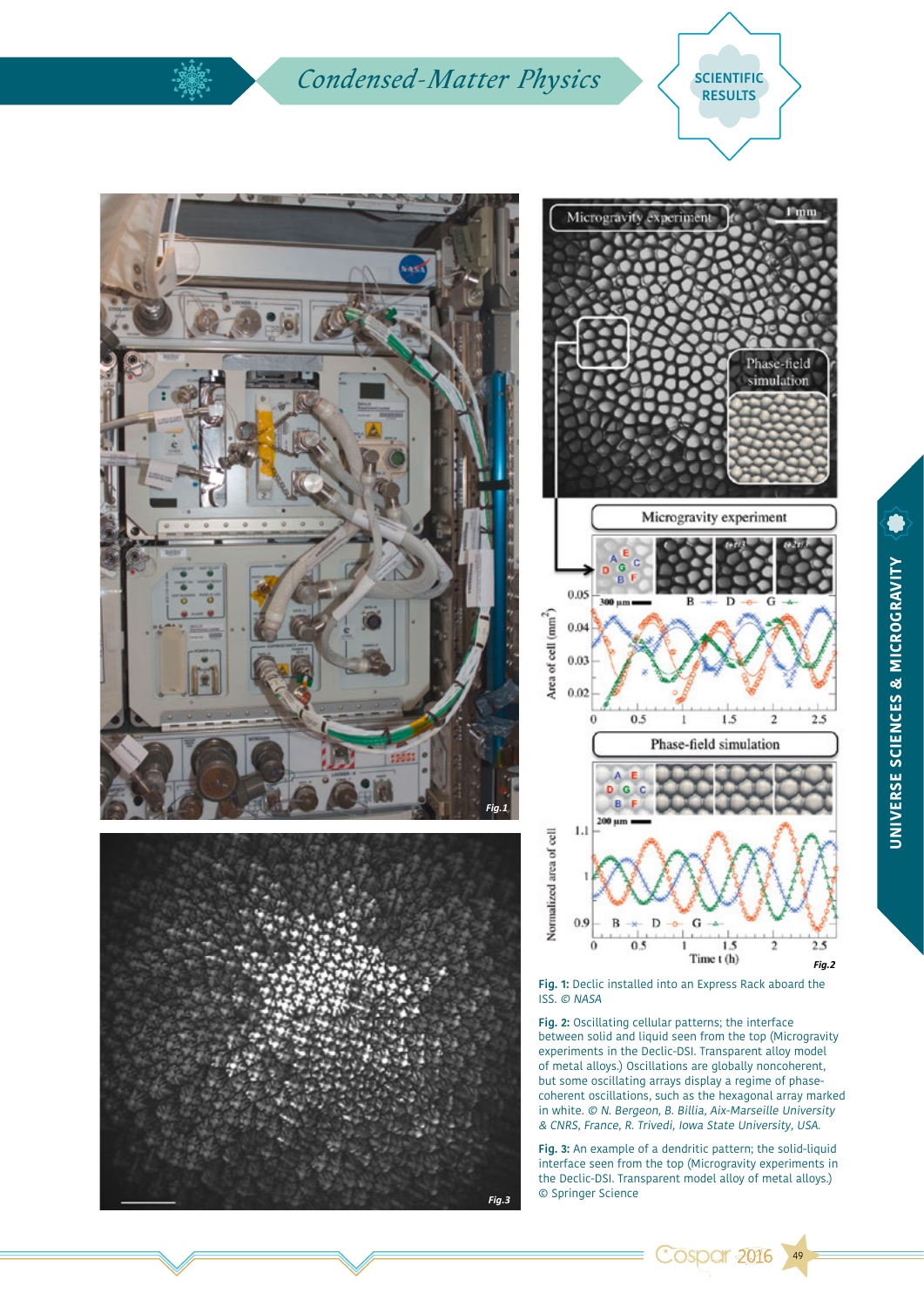## **UNIVERSE SCIENCES & MICROGRAVITY**

C. Delaroche, Condensed Matter Physics Program Manager CNES, 18 avenue Edouard Belin, 31401 Toulouse, France.

# *Condensed-Matter Physics*

### Universal behavior of critical and supercritical fluids



Under ordinary conditions of pressure and temperature, we distinguish the three well-known states of matter, namely gas (air), liquid (water) and solid (glass). A decrease or increase in temperature usually leads to a transition of matter from one state to another. Aside from these standard transformations (boiling, liquefaction, melting, solidification, etc.) where the volumes occupied by matter are extremely different, it is also possible to achieve more subtle situations by compressing a precise amount of material which is heated or cooled at constant volume. When the temperature, pressure and density of a pure substance are close to the critical point, gas and liquid become indistinguishable, and are referred to as a critical or supercritical fluid. The material then adopts nonequilibrium properties and behaviors, governed by the critical universality predicted by methods of renormalization group in field theory.

Thanks to the study of a single pure fluid, one can characterize the thermo-physical properties of all other fluids and validate the theoretical approaches applicable to very different physical systems (fluids, liquid mixtures, solid magnets, etc.). In addition, controlling the singular variations of these properties over several orders of magnitude allows experiments with operating conditions that are similar to those of geophysical and astrophysical flows.

For several years, the ICMCB<sup>(1)</sup> institute has been studying fluid properties under supercritical conditions. Gravity forces cause density gradient stratification in the cells or make the fluid unstable near its critical point, which is why experiments are conducted in microgravity. To benefit from the best mechanical, thermal and optical environment available today in an onboard facility, these studies are made with sulfur hexafluoride (SF $_{\rm e}$ ), whose characteristic feature is that its gas-liquid transition at critical temperature is close to 45 °C and its critical pressure is moderate (3.7 MPa).

The International Space Station (ISS) is the ideal place to conduct these experiments. In 2000, CNES signed an agreement with NASA to implement a scientific insert